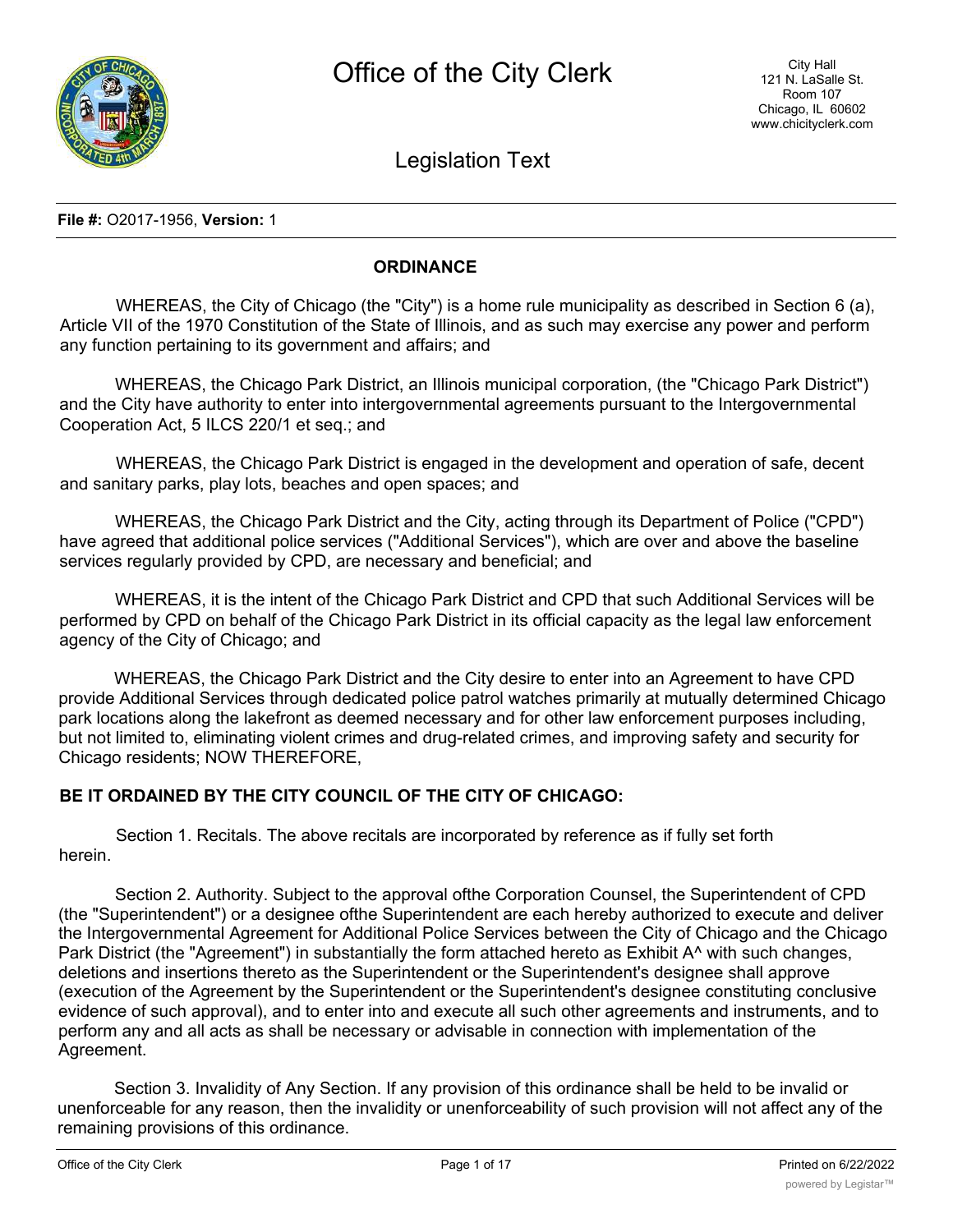**1**

Section 4. Supersedes All ordinances, resolutions, motions or orders in conflict will this ordinance are hereby repealed to the extent of such conflict.

Section 5. Effective Date. This ordinance shall be in full force and effect immediately upon its passage and approval.

S:\SHARED\Finance\Nyberg\Ordinances\2011\Ordinance <file://S:/SHARED/Finance/Nyberg/Ordinances/2011/Ordinance> IGA w Chicago Park District for Additonal Police Services.doc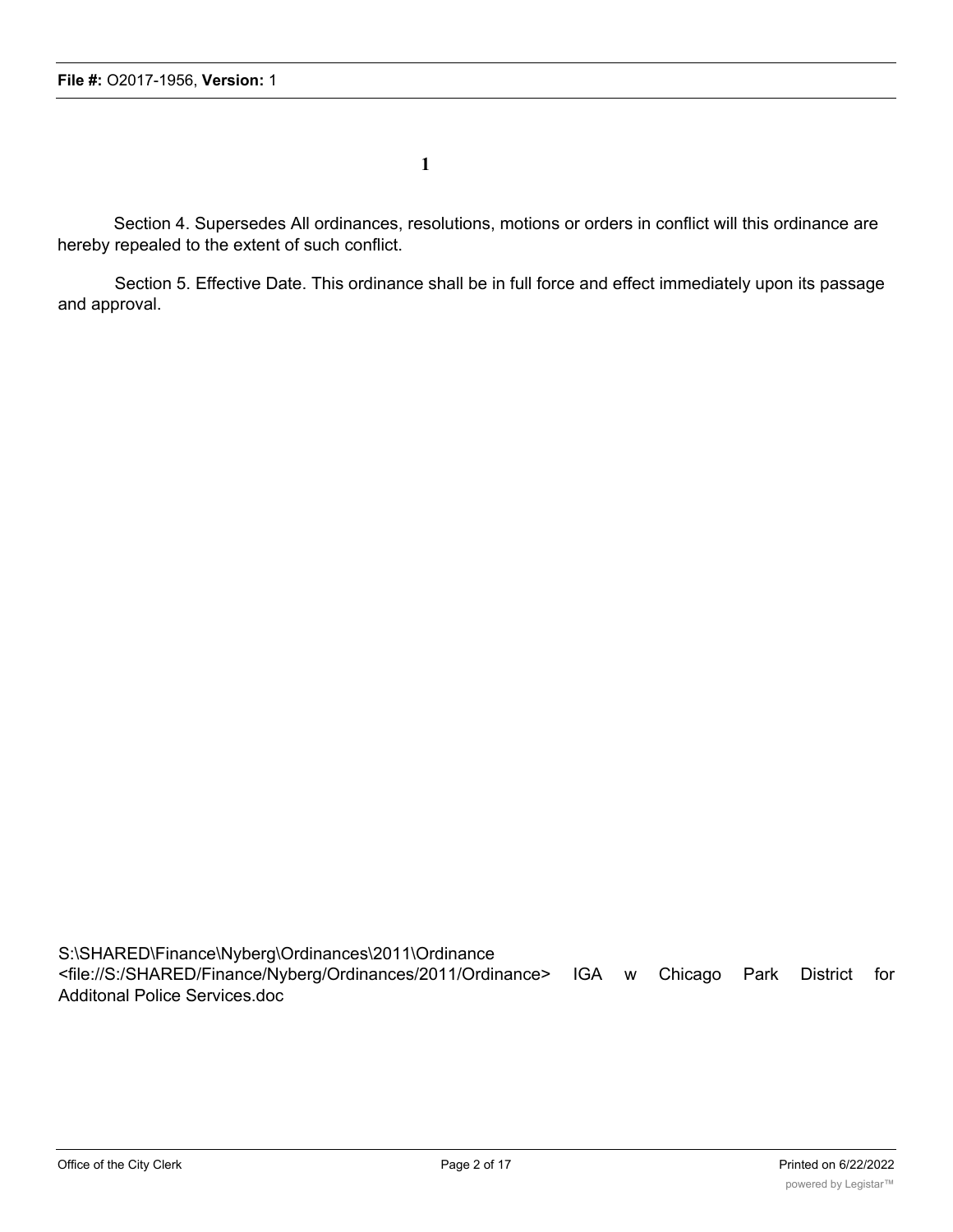2

**EXHIBIT**

# **INTERGOVERNMENTAL AGREEMENTS FOR**

# **ADDITIONAL POLICE SERVICES**

**This Intergovernmental Agreement (the "Agreement") is made as of the 1 day of July 2016 (the "Effective Date") by and between the CHICAGO PARK DISTRICT, an Illinois municipal corporation ("Chicago Park District") and the CITY OF CHICAGO, Illinois, a municipal corporation and home rule unit of government under Article VII, Section 6 (a) of the 1970 Constitution of the State of Illinois, (the "City"), acting through its Department of Police (the "CPD").**

#### **RECITALS:**

WHEREAS, the Chicago Park District and the City have authority to enter into intergovernmental agreements pursuant to the Intergovernmental Cooperation Act, 5 ILCS 220/1 et seg., and

WHEREAS, the Chicago Park District is engaged in the development and operation of safe, decent and sanitary parks, play lots, beaches and open spaces; and

WHEREAS, for purposes of this Agreement, baseline services are defined as the current level of the ordinary and routine services provided by the CPD, including patrols, police officer responses to 911 communications and other calls for police services, and investigative follow-up of criminal activity to residents of the City of Chicago. These services are collectively hereinafter referred to as the "Baseline Services"; and

WHEREAS, this Agreement with the City starting in 2016 and subsequent thereto is to obtain additional police services to be provided by the CPD, which have been defined as services that are over and above the Baseline Services ("Additional Services"); and

WHEREAS, it is the intent of the Chicago Park District and CPD that the Additional Services required under this Agreement will be performed by CPD on behalf of the Chicago Park District in its official capacity as the legal law enforcement agency of the City of Chicago; and

WHEREAS, the Chicago Park District and the City desire to enter into this Agreement to have CPD provide Additional Services through dedicated police patrol watches primarily at mutually determined Chicago park locations along the lakefront as deemed necessary and as hereinafter set forth for law enforcement purposes including, but not limited to, eliminating violent crimes and drugrelated crimes, and improving safety and security for Chicago residents; and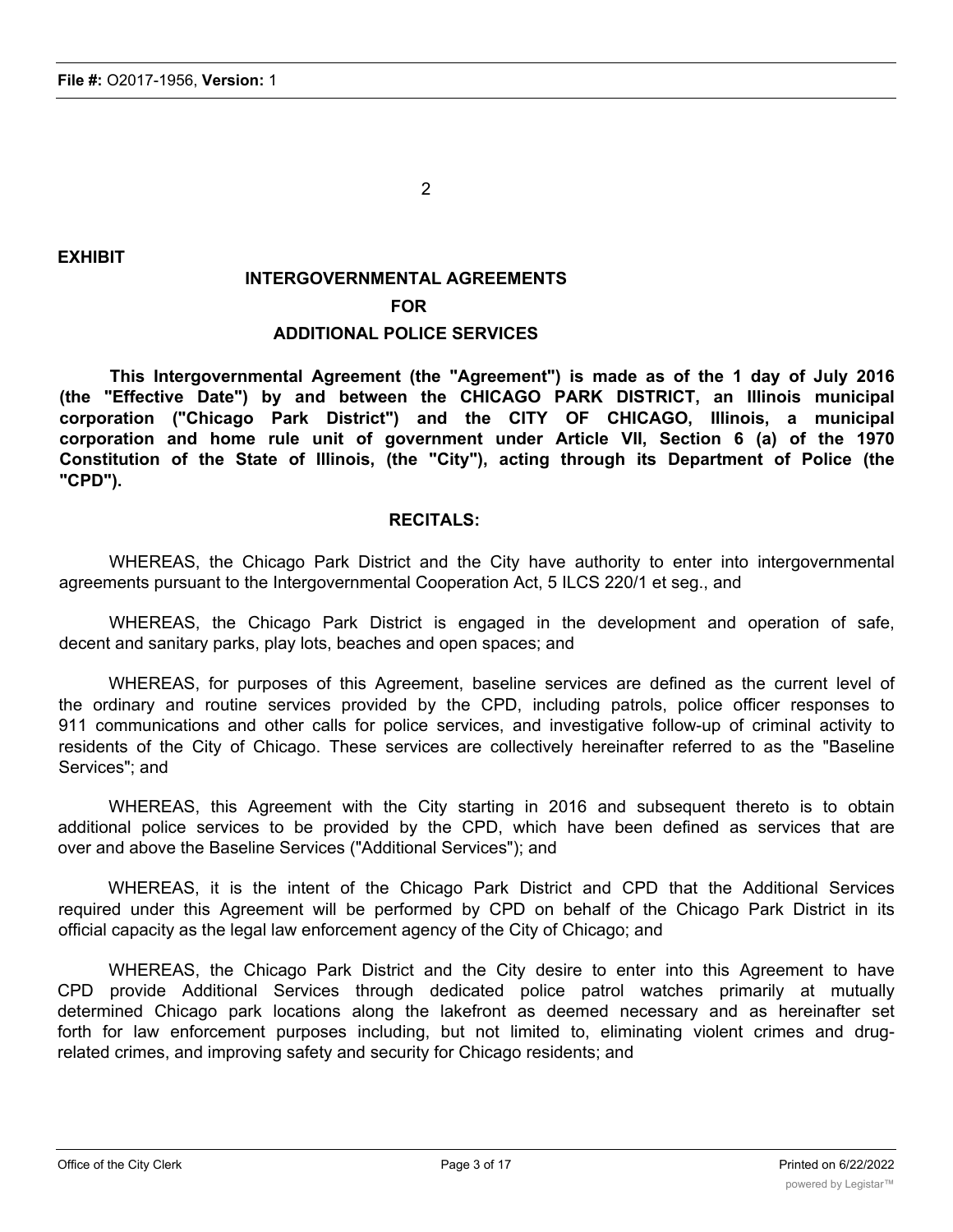WHEREAS CPD is ready, willing and able to provide Additional Services, as set forth hereunder.

NOW THEREFORE, in consideration of the mutual promises and the terms and conditions set forth herein, the Chicago Park District and the City hereby agree as follows:

#### **AGREEMENT:**

# **ARTICLE ONE: INCORPORATION OF RECITALS**

1.01 The recitals stated above are an integral part of this Agreement and are hereby incorporated into this Agreement by reference and made a part hereof.

**1**

# **ARTICLE TWO: ADDITIONAL POLICE SERVICES**

2.01 General. CPD will provide the following Additional Services, subject to the mutual agreement of the Chicago Park District and CPD, based upon need, to any Chicago lakefront locations and other Chicago Park District locations that may require Additional Services from time-to-time, subject to the CPD Superintendent's discretionary authority to shift police resources and activity to meet the needs of the City as a whole:

- a. Police Patrol Watches. CPD will schedule dedicated police officers each day at Chicago Park District lakefront locations as the needs are mutually determined by the Chicago Park District and CPD, with an adequate number of police officers for each watch. The number of officers, who will work overtime hours on their respective days off at overtime rates of pay, and the number of officers who will be assigned to the Chicago Park District locations will be mutually determined and agreed upon by the Chicago Park District and CPD. When necessary, and as determined solely by CPD, police officers may be re-deployed to other locations to address police emergencies. If redeployment is necessary, notification shall be made as soon as possible to Chicago Park District's liaison to CPD. If redeployed, CPD shall keep records ofthe amount of time police officers were unavailable for Chicago Park District duties, and the Park District shall be credited accordingly. Nothing contained herein shall preclude the emergency use of CPD officers or equipment referred to herein at the discretion ofthe CPD Superintendent during emergencies.
- b. Operations. Police Officers assigned to provide police patrol watches at Chicago Park District locations as part of the Additional Services shall at a minimum:
	- 1. Respond to all calls or reported crimes;
	- 2. Conduct interior and exterior property grounds check, front and rear.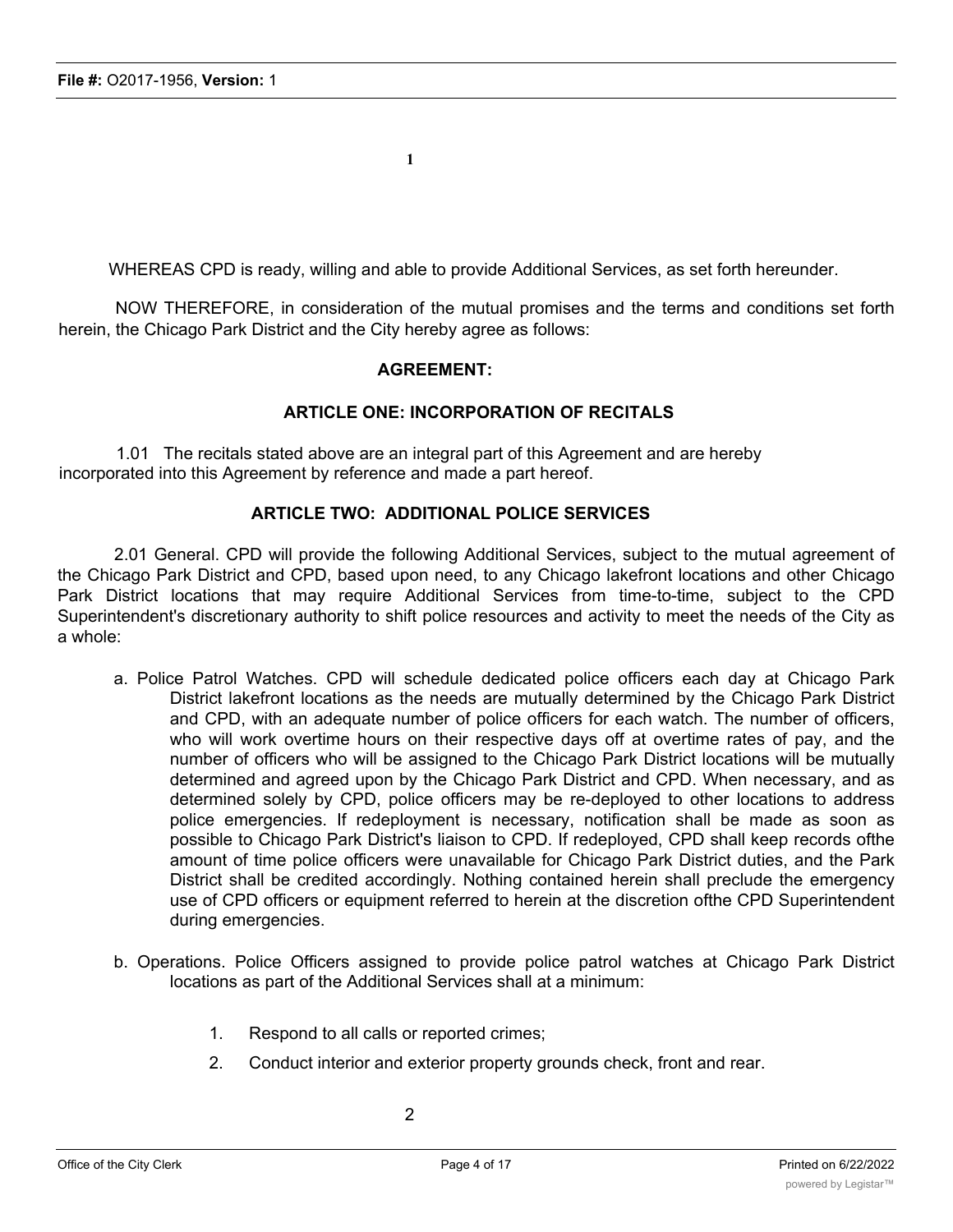- 3. Stop trespassing on Chicago Park District premises;
- 4. Stop vandalism and damage to personal and/or real property;
	- 5. Monitor and prevent potential gang activities;
- 6. Stop drug use and sales and/or other illegal activities by taking appropriate action if observed;
- 7. Act upon any acts of domestic violence;
- 8. Act upon any unauthorized or unlawful activities and illegal entries into Park District properties;

c± Duties of Assigned Officers. Officers will perform the duties of beat officers in accordance with the CPD Policing Strategy and will also provide the following functions:

- 1. Develop a working knowledge of the assigned Chicago Park District locations by analyzing crime trends and regularly interacting with citizens to determine crime and safety concerns.
- 2. Maintain a physical presence at the assigned Chicago Park District locations covered by the Additional Services.
	- 3. Increase and maintain high visibility foot and car patrols.

4. Break up large crowds and unplanned gatherings at or near assigned Chicago Park District locations.

2 Policing Strategy. CPD will consult with the Chicago Park District to customize and deliver the Additional Services.

3 Patrol Teams. CPD will create and implement patrol teams in such a manner to make their presence known throughout assigned Chicago Park District locations. Chicago Park District security will be provided the schedule, location of officers to be assigned on a timely basis to develop an overall security strategy for the Park District. Additional Services teams will work to control, reduce and prevent violent and non-violent crimes, drug use, drug trafficking and drug related crimes.

4 Audit Requirement. The Chicago Park District retains an irrevocable right, or through a third party, to review and/or audit the CPD's books and records pertaining to this Agreement. The Chicago Park District retains the right to conduct the audit for three (3) years from the date of final payment under this Agreement as required by the Federal Acquisitions Streamlining Act of 1994.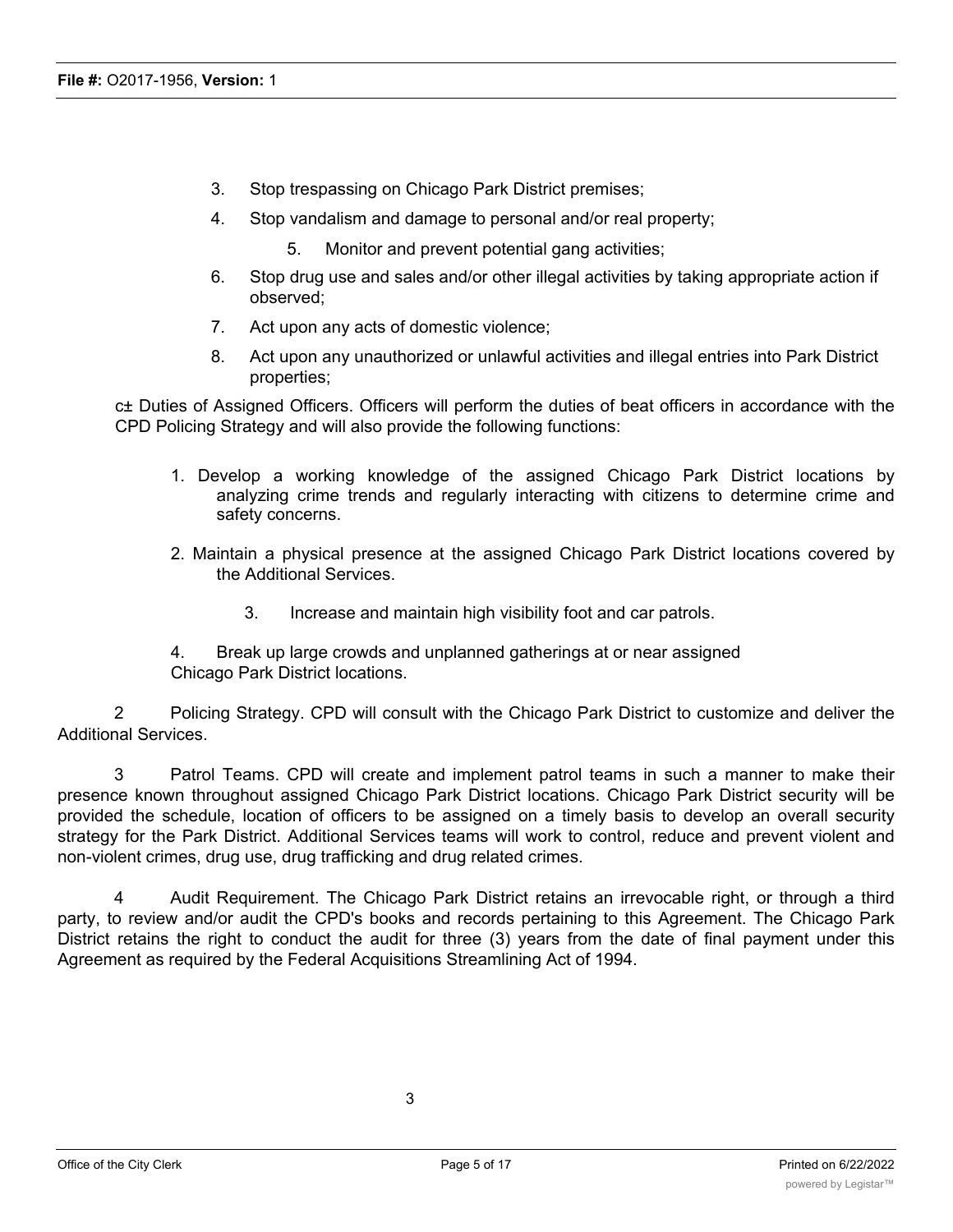# **ARTICLE THREE: AGREEMENT TERM**

3.01 Term. The Agreement term shall be for a three year period starting July 1, 2016 through June 30, 2019.

# **ARTICLE FOUR: COMPENSATION**

1 Amount of Compensation. The Chicago Park District shall pay CPD an amount not to exceed \$2,000,000 for 2016, \$4,000,000.00 for 2017 and 2018 and \$2,000,000 for 2019 for the performance of the Additional Services required by this Agreement. All officers assigned under this Agreement shall work overtime hours on their respective days off at overtime rates of pay, except in those instances where a retroactive increase or premium pay, incurred during the term of this Agreement, if any, is provided for by the CPD's General and/or Special Orders, or where such payment, if any, is otherwise required by law. CPD shall establish procedures for the officers to receive their pay under this Agreement through the CPD's payroll system. Officers shall not be eligible for pay from the Chicago. Park District during any time they are redeployed for over one (1) hour as per Section 2.01(a) of this Agreement. Any redeployment for less than one (1) hour shall not count as a full hour for the purposes of compensation.

## 2 **Payment.**

- a. During the term of the Agreement, CPD shall submit separate detailed monthly invoices with supporting documentation as required by the Chicago Park District for payment in arrears. Each invoice shall at a minimum document the names and/pr badge numbers of the officers performing the services, the number of hours worked, the park locations at which the hours were worked and allocate any direct payroll expenses associated with the Services performed for the month being invoiced.
- b. Personnel costs incurred in performing the Additional Services by CPD under this Agreement and invoiced in accordance with the aforementioned Section 4.02 (a) will be paid, to the fullest extent possible, using available funds in accordance with applicable law.
- c. Chicago Park District shall remit all payments to the City of Chicago, Office of Budget Management, Room 604, City Hall, 121 N. LaSalle St., Chicago, IL 60602.

3 Non-Appropriation. Funding for this Agreement is subject to: (a) availability of funds and (b) the approval of funding by Chicago Park District's Board. If no funds or insufficient funds are appropriated and budgeted in any fiscal period of the Chicago Park District for payments to be made under this Agreement, then the Chicago Park District shall notify the City of Chicago of such occurrence and this Agreement shall terminate on the earlier of the last day of the fiscal period for which sufficient appropriation was made or when the funds appropriated for payment under this Agreement are exhausted. No payment shall be

4

made or due to CPD under this Agreement beyond those amounts appropriated and budgeted by the Chicago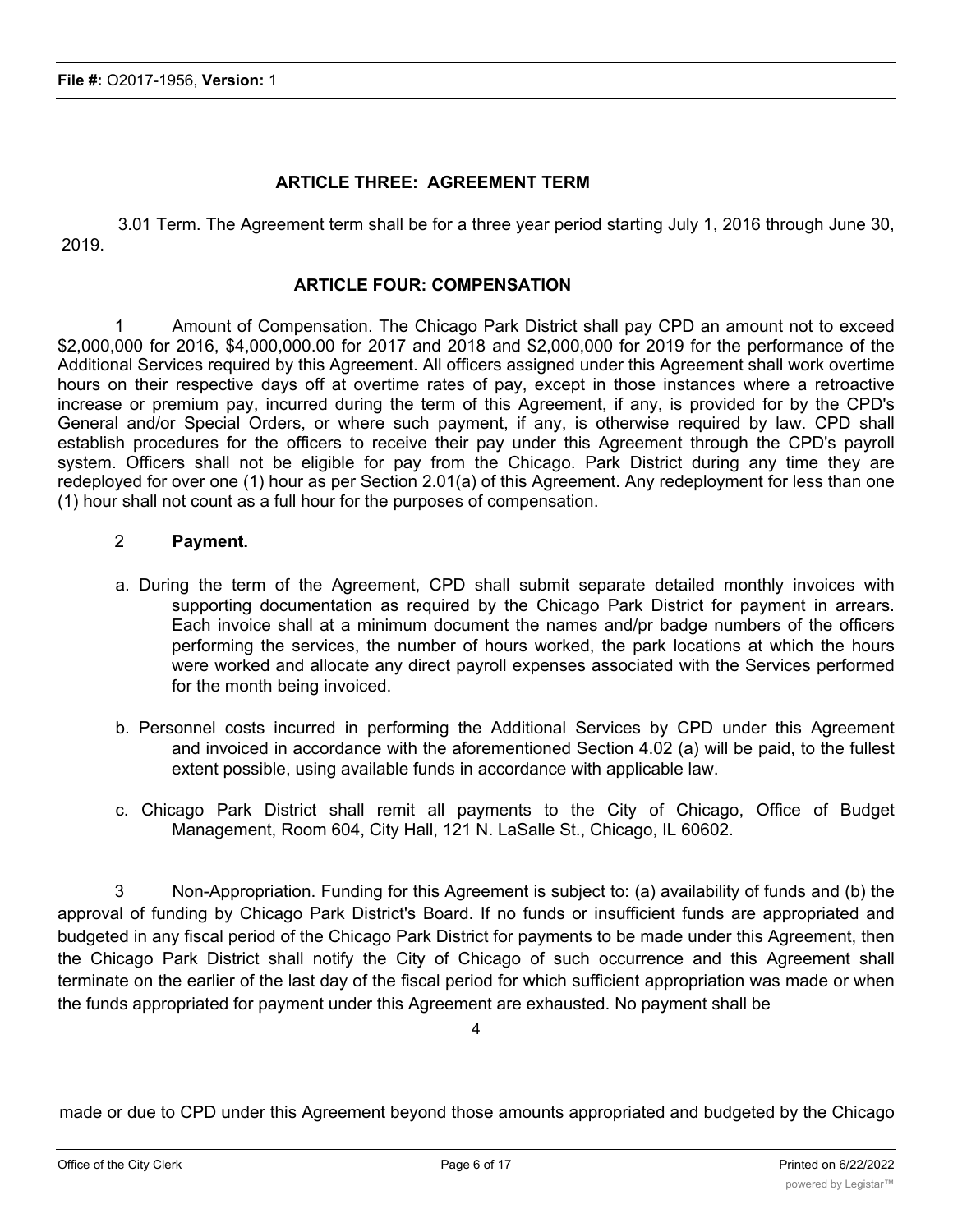Park District to fund payments hereunder.

#### **ARTICLE FIVE: TERMINATION**

5.01 Termination. Either party may terminate this Agreement, or any portion thereof, at any time by giving sixty (60) days' notice in writing to the other party. It is the intent of each party to this Agreement that their commitments made hereunder are conditioned upon the satisfactory performance of the commitments made by the other party hereto.

#### **ARTICLE SIX: COMMUNICATION AND NOTICES**

1 Communication Between the Parties. All verbal and written communication including required reports and submissions between CPD and Chicago Park District shall be through CPD and Chicago Park District's Director of Security. No verbal communication between the parties shall change any of the terms and conditions of this Agreement. Nothing stated herein shall be construed as a waiver or modification of the requirements for notice or service of process of litigation, as set forth in the Illinois Code of Civil Procedure, the Federal Rules of Civil Procedure, the local rules of the Circuit Court of Cook County, and the local rules governing U.S. District Court for the Northern District of Illinois.

2 Notices. Any notices sent to CPD shall be mailed by certified mail, postage prepaid to: Superintendent of Police Chicago Police Department 3510 South Michigan Avenue, 5<sup>th</sup> Floor Chicago, Illinois 60653

With a copy to:

General Counsel Chicago Police Department 3510 South Michigan Avenue, 5<sup>th</sup> Floor Chicago, IL 60653

Corporation Counsel City Hall, Room 600 121 North LaSalle Street Chicago, Illinois 60602 Attention: Finance and Economic Development Division

5

Any notices sent to the Chicago Park District shall be mailed by certified mail, postage prepaid to:

Director of Security Chicago Park District 541 North Fairbanks Chicago, Illinois 60611,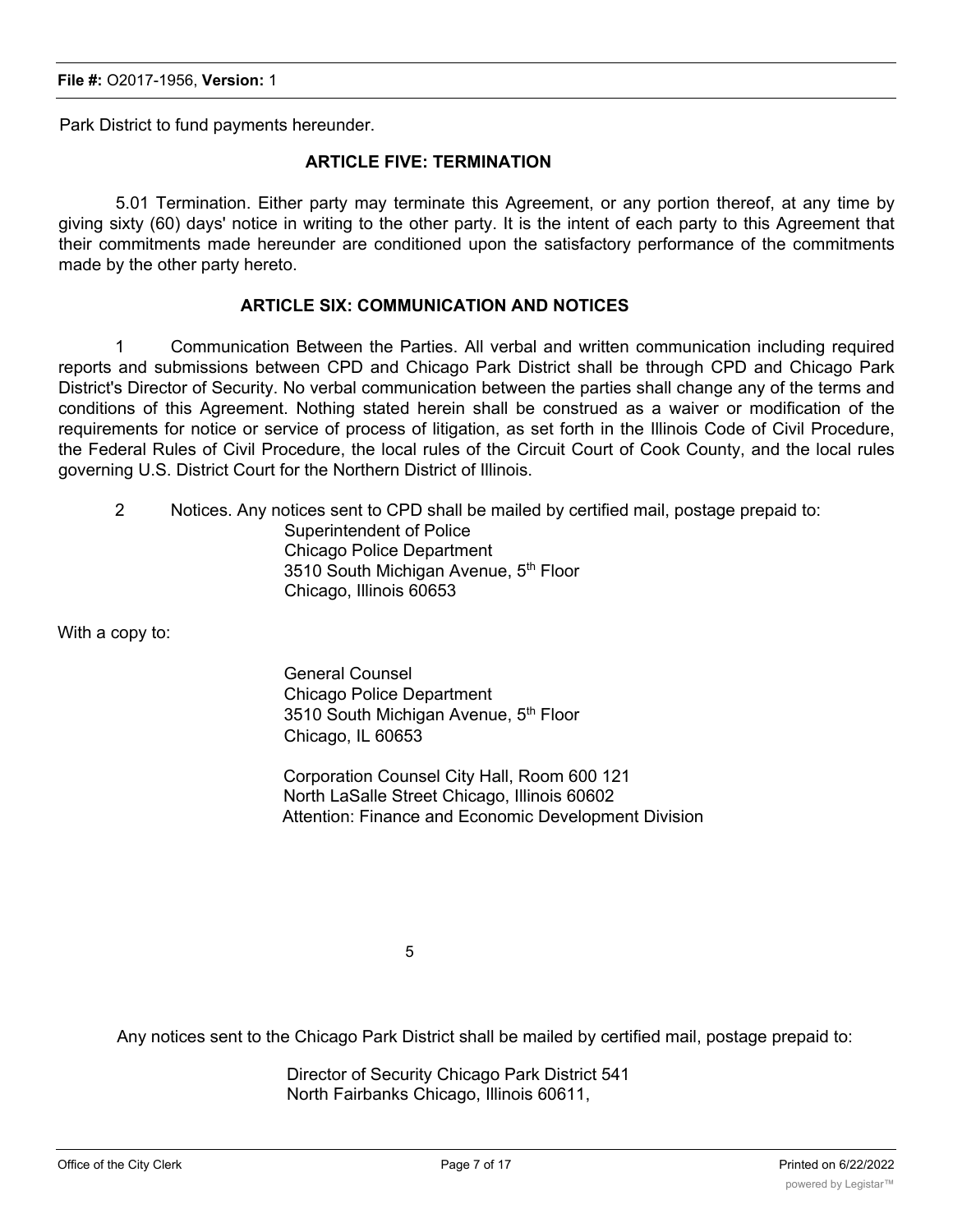With a copy to:

General Counsel Chicago Park District 541 North Fairbanks, Suite 300 Chicago, Illinois 60611

### **ARTICLE SEVEN: ADDITIONAL PROVISIONS**

Amendments. This Agreement and the schedules and exhibits (if any) attached hereto may not be modified or amended except by an agreement in writing signed by the parties.

2 Complete Agreement. This Agreement, including any schedules, figures, exhibits and the other agreements, documents and instruments referred to herein or contemplated hereby, constitutes the entire agreement between the parties with respect to the subject matter hereof and supersedes all previous negotiations, commitments and writings with respect to such subject matter.

3 Limitation of Liability. No member, elected or appointed official or employee or agent of the City shall be individually, collectively or personally liable to the Chicago Park District or any successor in interest to the Chicago Park District in the event of any default or breach by the City or for any amount which may become due to the Chicago Park District or any successor in interest, from the City or on any obligation under the terms of this Agreement.

4 Further Assurances. Each of the City and the Chicago Park District agrees to take such actions, including the execution and delivery of such documents, instruments, petitions and certifications as may become necessary or appropriate to carry out the terms, provisions and intent of this Agreement, and to accomplish the transactions contemplated in this Agreement.

7.05 Waivers. No party hereto shall be deemed to have waived any rights under this Agreement unless such waiver is given in writing and signed by such party. No delay or omission on the part of a party in exercising any right shall operate as a waiver of such right or any other right unless pursuant to the specific terms hereof. A waiver by a party of a provision of this Agreement shall not prejudice or constitute a waiver of such party's right otherwise to demand strict compliance with that provision or

6

any other provision of this Agreement. Neither prior waiver by a party, nor any course of dealing between the parties hereto, shall constitute a waiver of any of such parties' rights or of any obligations of any other party hereto as to any future transactions.

6 Remedies Cumulative. The remedies of a party hereunder are cumulative and the exercise of any one or more of the remedies provided for herein shall not be construed as a waiver of any other remedies of such party unless specifically so provided herein.

7 Parties in Interest/No Third Party Beneficiaries. The terms and provisions of this Agreement shall be binding upon and inure to the benefit of, and be enforceable by, the respective successors and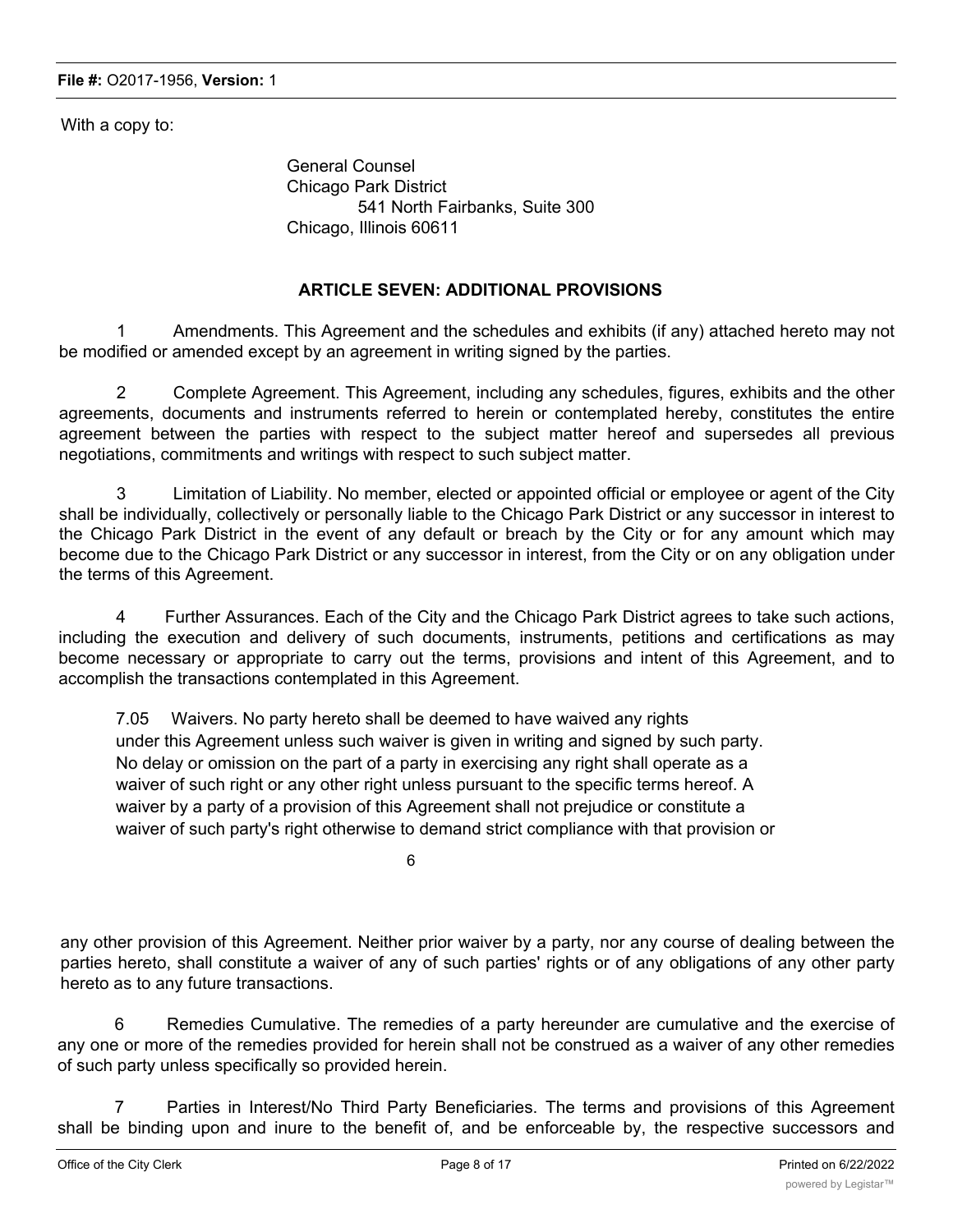#### **File #:** O2017-1956, **Version:** 1

permitted assigns of the parties hereto. This Agreement shall not run to the benefit of, or be enforceable by, any person or entity other than a party to this Agreement and its successors and permitted assigns. This Agreement should not be deemed to confer upon third parties any remedy, claim, right of reimbursement or other right. Nothing contained in this Agreement, nor any act of the City or the Chicago Park District, shall be deemed or construed by any of the parties hereto or by third persons, to create any relationship of third party beneficiary, principal, agent, limited or general partnership, joint venture, or any association or relationship involving the City or the Chicago Park District.

Non-liability of Public Officials. No official, employee or agent of the either party shall be charged personally by the other party, or by any assignee or subcontractor of either party, with any liability or expenses of defense or be held personally liable to either party under any term or provision of this Agreement, because of either party's execution or attempted execution, or because of any breach hereof.

9 Independent Contractor. CPD shall perform under this Agreement as an independent contractor to the Chicago Park District as the official law enforcement agency of the City of Chicago and not as a representative, employee, agent, or partner of the Chicago Park District.

10 Titles and Headings. The Article, section and paragraph headings contained herein are for convenience of reference only and are not intended to limit, vary, define or expand the content thereof.

11 Counterparts. This Agreement may be executed in any number of counterparts and by different parties hereto in separate counterparts, with the same effect as if all parties had signed the same document. All such counterparts shall be deemed an original, shall be construed together and shall constitute one and the same instrument.

12 Severability. If any provision of this Agreement, or the application thereof, to any person, place or circumstance, shall be held by a court of competent jurisdiction to be invalid, unenforceable or void, the remainder of this Agreement and such provisions as applied to other persons, places and circumstances shall remain in full force and effect only if, after excluding the portion deemed to be unenforceable, the remaining terms shall provide for the consummation of the transactions contemplated hereby in substantially the

7

same manner as originally set forth herein. In such event, the parties shall negotiate, in good faith, a substitute, valid and enforceable provision or agreement which most nearly affects the parties' intent in entering into this Agreement.

13 Governing Law. This Agreement shall be governed by and construed in accordance with the internal laws ofthe State of Illinois, without regard to its conflicts of law principles.

14 Form of Documents. All documents required by this Agreement to be submitted, delivered or furnished to the City or the Chicago Park District shall be in form and content satisfactory to the City or the Chicago Park District.

15 Assignment. Each of the City or the Chicago Park District may not sell, assign or otherwise transfer its interest in this Agreement in whole or in part without the written consent of the other party.

16 Binding Effect. This Agreement shall be binding upon the City and the Chicago Park District,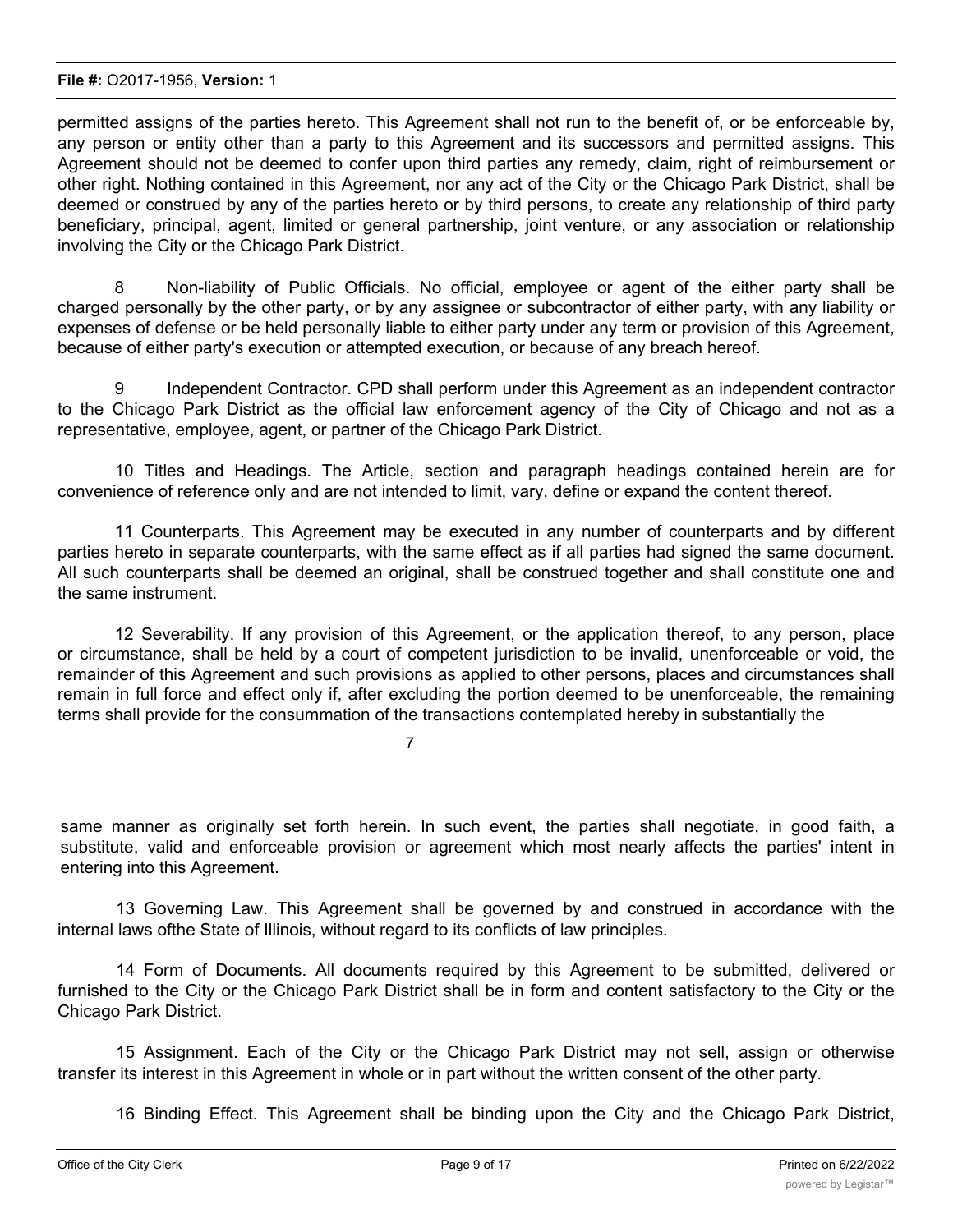and their respective successors and permitted assigns (as provided herein) and shall inure to the benefit of the City and the Chicago Park District, and their respective successors and permitted assigns (as provided herein).

17 Force Majeure. Notwithstanding anything in this Agreement to the contrary, neither the City nor the Chicago Park District nor any successor in interest to either of them shall be considered in breach of or in default of its obligations under this Agreement in the event of any delay caused by damage or destruction by fire or other casualty, strike, shortage of material, unusually adverse weather conditions such as, by way of illustration and not limitation, severe rain storms or below freezing temperatures of abnormal degree or for an abnormal duration, tornadoes or cyclones, and other events or conditions beyond the reasonable control of the party affected which in fact interferes with the ability of such party to discharge its obligations hereunder. The individual or entity relying on this section with respect to any such delay shall, upon the occurrence of the event causing such delay, immediately give written notice to the other party to this Agreement. The individual or entity relying on this section with respect to any such delay may rely on this section only to the extent of the actual number of days of delay affected by any such events described above.

18 Schedules and Exhibits. All of the schedules and exhibits attached hereto (if any) are incorporated herein by reference. Any schedules and exhibits to this Agreement will be construed to be an integral part of this Agreement to the same extent as if the same has been set forth verbatim herein.

7.19 Construction of Words. The use of the singular form of any word herein shall also include the plural, and vice versa. The use of the neuter form of any word herein shall also include the masculine and feminine forms, the masculine form shall include feminine and neuter, and the feminine form shall include masculine and neuter.

8

20 Survival of Agreements. Except as otherwise contemplated by this Agreement, all covenants and agreements of the parties contained in this Agreement will survive the consummation ofthe transactions contemplated hereby.

21 Compliance with all Laws/Governmental Orders. The parties shall at all times observe and comply with' all applicable laws, ordinances, rules, regulations and executive orders of the Federal, State and local governments, now existing or hereinafter in effect, which may in any manner affect the performance of this Agreement.

22 Venue and Consent to Jurisdiction. If there is a lawsuit under this Agreement, each party hereto agrees to submit to the jurisdiction of the courts of Cook County, the State of Illinois and the United States District Court for the Northern District of Illinois.

# 23 **2014 City Hiring Plan Prohibitions**

i) The City is subject to the June 16, 2014 "City of Chicago Hiring Plan" (the 2014 City Hiring Plan) entered into Shakman v Democratic Organization of Cook County. Case No. 69 C 2145 (United States District Court for the Northern District of Illinois). Among other things, the 2014 City Hiring Plan prohibits the City from hiring persons as governmental employees in nonexempt positions on the basis of political reasons or factors.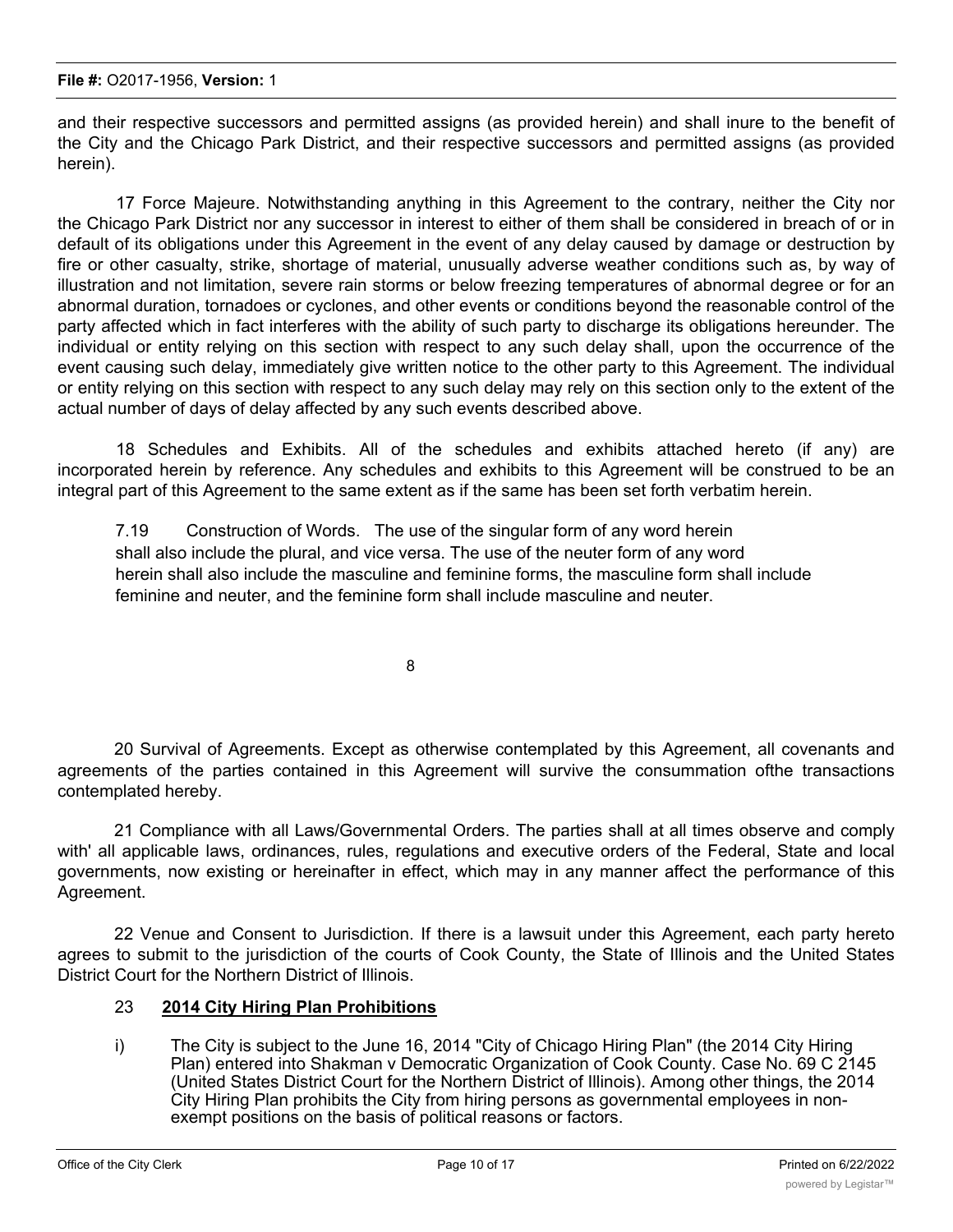- ii) The Chicago Park District is aware that City policy prohibits City employees from directing any individual to apply for a position with the Chicago Park District, either as an employee or as a subcontractor, and from directing the Chicago Park District to hire an individual as an employee or as a subcontractor. Accordingly, the Chicago Park District must follow its own hiring and contracting procedures, without being influenced by City employees. Any and all personnel provided by the Chicago Park District under this Agreement are employees or subcontractors ofthe Chicago Park District, not employees of the City of Chicago. This Agreement is not intended to and does not constitute, create, give rise to, or otherwise recognize an employeremployee relationship of any kind between the City and any personnel provided by the Chicago Park District.
- iii) The Chicago Park District will not condition, base, or knowingly prejudice or affect any term or aspect of the employment of any personnel provided under this Agreement, or offer employment to any individual to provide services under this Agreement, based upon or because of any political reason or factor, including, without limitation, any individual's political affiliation, membership in a political organization or party, political support or activity, political financial contributions, promises of such political support, activity or financial contributions, or such individual's political sponsorship or recommendation. For purposes of this Agreement, a political organization or party is an identifiable group or entity that has as its primary purpose the support of or opposition to candidates for elected public office.

9

Individual political activities are the activities of individual persons in support of or in opposition to political organizations or parties or candidates for elected public office.

(iv) In the event of any communication to the Chicago Park District by a City employee or City official in violation of Section 7.23(ii), or advocating a violation of Section 7.23(iii). the Chicago Park District will, as soon as is reasonably practicable, report such communication to the Hiring Oversight Section of the City's Office of the Inspector General ("IGO Hiring Oversight"), and also to the head of the relevant City Department utilizing services provided under this Agreement. The Chicago Park District will also cooperate with any inquiries by IGO Hiring Oversight related to this Agreement.

IN WITNESS WHEREOF, the Chicago Park District and the City, acting through the CPD have executed this Agreement as of the date first written above.

# **CITY OF CHICAGO DEPARTMENT OF POLICE**

By: Eddie T. Johnson Superintendent of Police Michael P. Kelly General Superintendent & CEO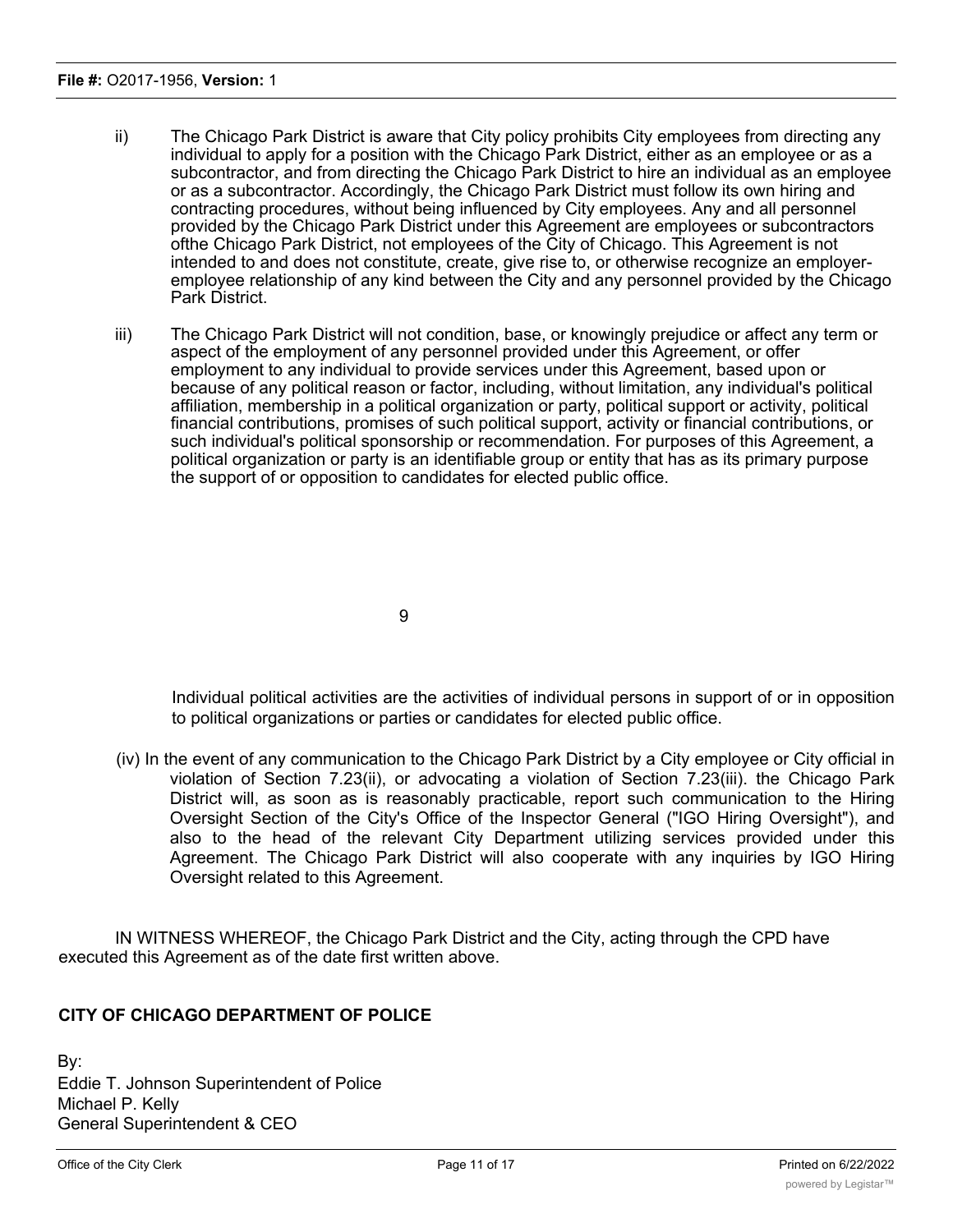#### **File #:** O2017-1956, **Version:** 1

Approved as to Form and Legality: Chicago Law Department

By:

Approved as to Form and Legality: Chicago Park District

By:

Timothy King General Counsel

**10**

Rahm Emanuel Mayor

Department of Police ■ City of Chicago 3510 South Michigan Avenue • Chicago, Illinois 60653

Superintendent of Police

| MEMORANDUM |  |
|------------|--|
|            |  |

To: Maria Guerra First Deputy Director Mayor's Office of Legislative Counsel & Government Affairs Room 406

Jeffrey Levine Legal Counsel Department of Law Room 600

Erin Keane

First Deputy Budget Director Office of Budget and Management Room 604

Eddie T. Johnson Superintendent of Police Department of Police

Eddie T. Johnson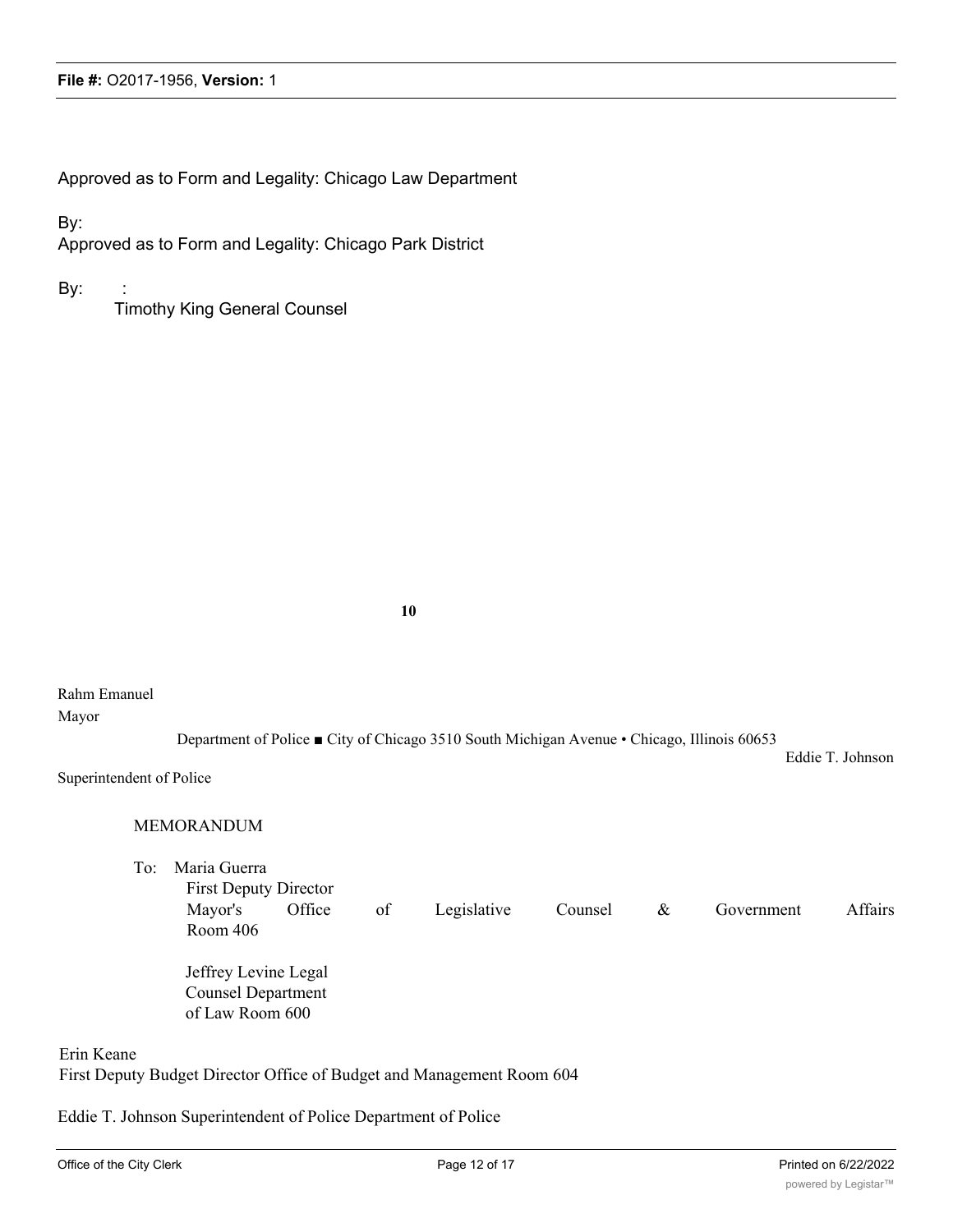Re: Chicago Police Department providing additional police services to the Chicago Park District

Date: March i3, 2017

#### I. SUMMARY

- A. Who: The Department of Police
- B. What: The City of Chicago will enter into an intergovernmental agreement with the Chicago Park district to provide additional police services on Chicago Park District properties in exchange for an amount not to exceed \$12 million over three (3) years starting 01 July 2016.
- C. When: The term of the Agreement is from July 1, 2016 to June 30, 2019. This Agreement may be extended by written agreement.

Emergency and ITY: 9-1 1 • Non Emergency and TTY: (wi.li.n C.fo®n,<sub>nS</sub>pf-? 1 • Non-Emergency and TTY: (ou.s.dc C.v l.nms) (312) 746-6000 K-niail: ciearp;ilh(«'chiC:iaopolicc org • Website: www.chicigopolice.ori <http://www.chicigopolice.ori>;

- D. Where: Citywide.
- E. Time constraints: The intergovernmental agreement between the Chicago Park District and the City of Chicago must be approved before the City can be compensated for services rendered in 2016.

#### **II Affected Parties**

#### A. **Alderman**

**NA**

- B. **Impacted City Departments and Government Agencies:**
	- 1. Agency: The Chicago Park District
	- 2. Contact Person: Kimberly Dubuclet
	- 3. Phone Number: 312-742-4594
	- 4. Agency's Position: Supports the intergovernmental agreement
	- 5. Analysis of the Position: The Chicago Police Department will provide additional police services that allow off-duty Chicago Police Officers to work for the Chicago Park District on their days off.

#### C. **Commission/Board Comments N/A**

#### D. **Supporters N/A**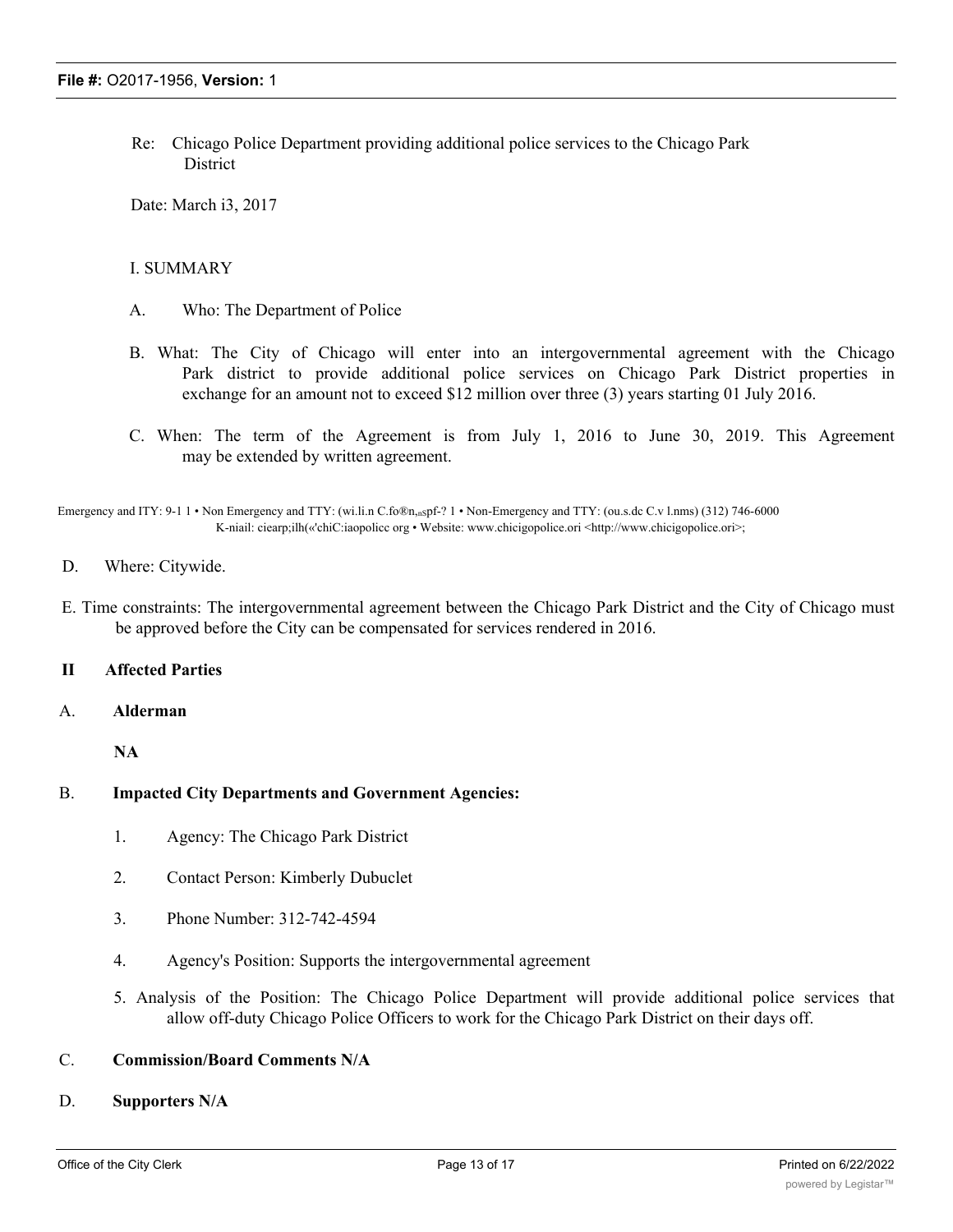#### E. **Opponents N/A**

# **III. REASONS FOR THE PROPOSAL**

- A. The Chicago Police Department has incorporated increased police presence at Chicago Park District properties throughout the City of Chicago. This increased and more effective presence has produced a safer environment for all citizens of the City of Chicago.
- B. Existing Program: The Chicago Police Department has been providing additional police services since July 2016.

#### C. **New Initiative: NA**

D. Underlying Authority: The underlying authority is the intergovernmental agreement that will serve as a modification to the relationship between the City of Chicago and the Chicago Park District.

#### Page 2 of 3

#### **(V FINANCIAL INFORMATION**

A. Direct costs to the City: Projected cost to the City of Chicago over the term of the agreement to continue the voluntary special employment program is approximately \$12 million, to be reimbursed by the Chicago Park District based on the IGA.

#### B. **The City's collateral interest: N/A**

- C. Implementation and related costs: No additional costs.
- D. **Potential loss in revenue, including waived fees: N/A**
- E. **Any additional financial risk to the City? NA**
- V. **APPLICANT INFORMATION**
- A. **Name of Entity: NA**
- B. **Nature of Entity: NA**
- C. **History of Entity: NA**
- D. **Prior business with the City: NA**
- E. **How was this entity selected: NA**

#### VI. **CITY STAFF INFORMATION**

A. Heather Daniel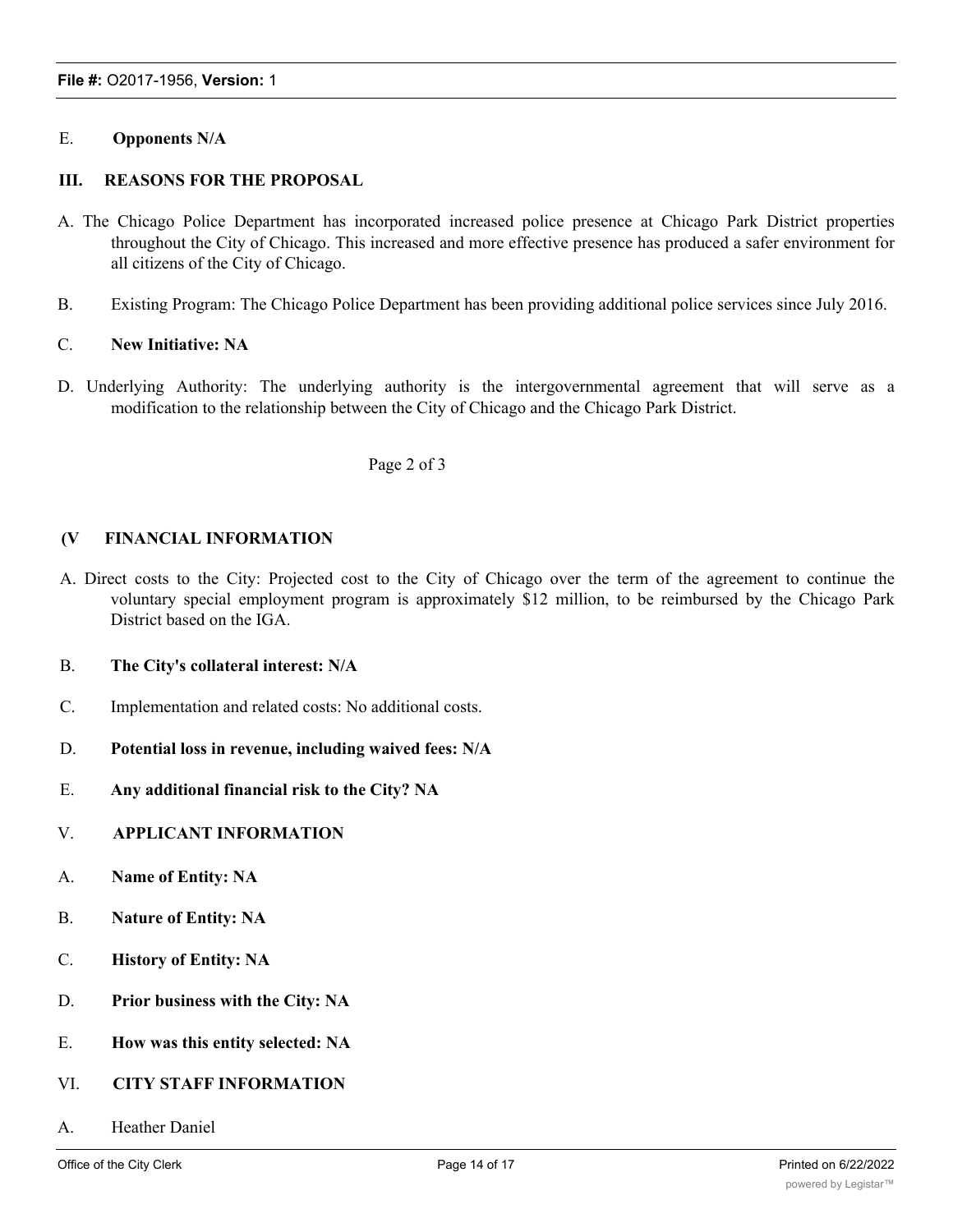#### **File #:** O2017-1956, **Version:** 1

- B. Coordinator of Intergovernmental Affairs
- C. Police Department
- D. 3510 S. Michigan Avenue
- E. 745-6115
- F. 745-6995

# VII. **OTHER INFORMATION**

No additional information.

Page 3 of 3

Press Statement

Beginning July 1, 2016, the Chicago Police Department has incorporated increased police presence at Chicago Park District properties throughout the City of Chicago. This increased and more effective presence has produced a safer environment for all citizens of the City of Chicago. The intergovernmental agreement approved today by City council provides that the Chicago Park District will reimburse the City for these additional police services in an amount up to \$12 million over 3 years. The police services are provided by offduty officers on their days off, as is done under agreements with the Chicago Transit Authority and the Chicago Housing Authority.

OFFICE OF THE MAYOR

CITY OF CHICAGO

RAHM EMANUEL MAYOR

March 29, 2017

# TO THE HONORABLE, THE CITY COUNCIL OF THE CITY OF CHICAGO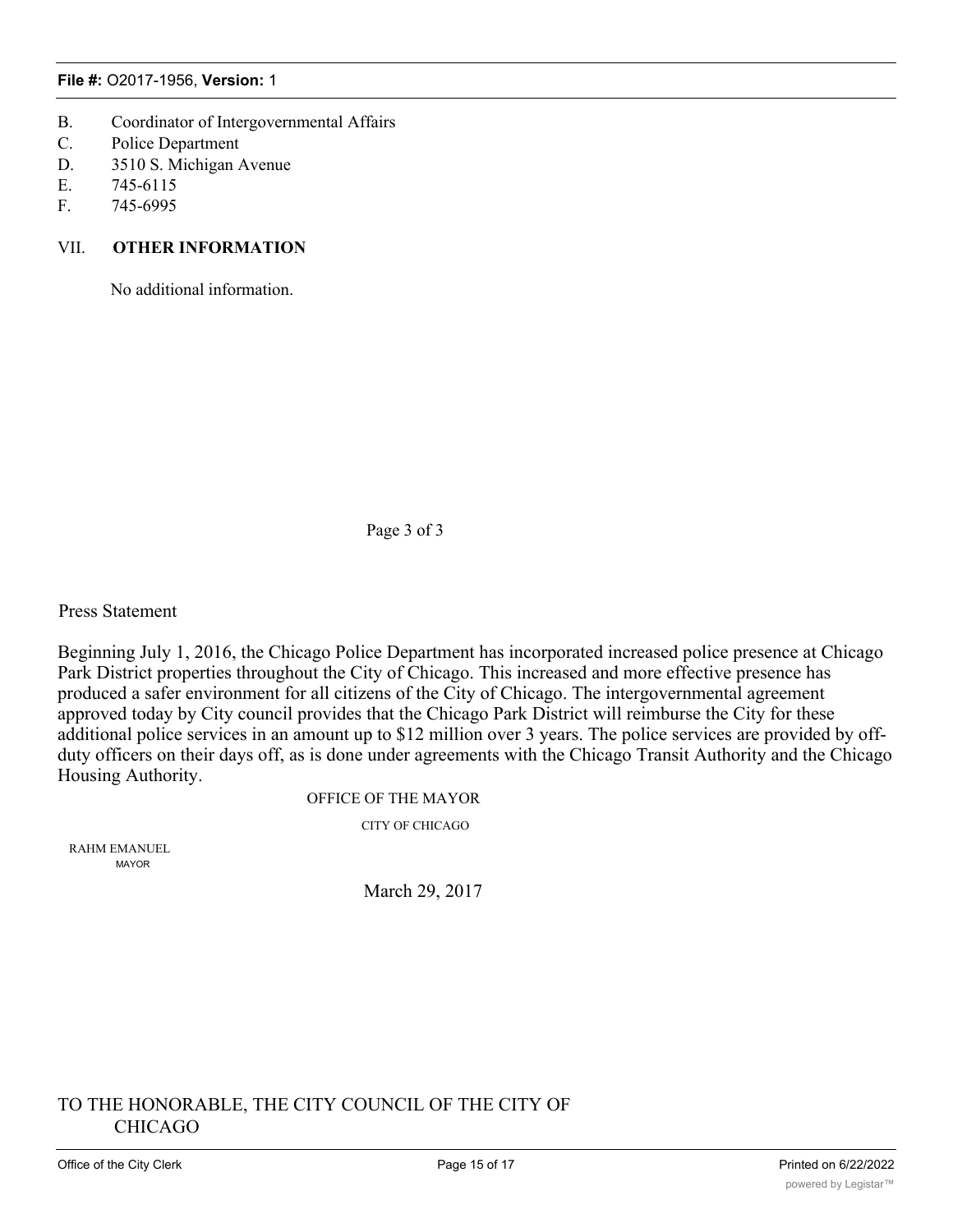Ladies and Gentlemen:

At the request of the Superintendent of Police, I transmit herewith an ordinance approving the execution of an intergovernmental agreement with the Chicago Park District.

Your favorable consideration of this ordinance will be appreciated.

Mayor

Very truly yours,

#### ARIEL E. REBOYRAS

Alderman, 30<sup>th</sup> Ward 3559 N. Milwaukee Ave Chicago, IL 60641 (773) 794-3095 (773) 794-8576 (Fax) Ward30@cityofchicago.org <mailto:Ward30@cityofchicago.org>www.30thwardchicago.com <http://www.30thwardchicago.com>

# **CITY COUNCIL CITY OF CHICAGO**

# **COUNCIL CHAMBER**

City Hall, Room 300 121 N. LaSalle Street Chicago, IL 60602 Telephone (312) 744-3304

COMMITTEE MEMBERSHIPS

Chairman PUBLIC SAFETY

Aviation Budget and Government Operations Rules and Ethics Finance Health and Environmental Protection Housing and Real Estate Human Relations License and Consumer Protection

April 19, 2017

To the President and Members of the City Council:

Reporting for your Committee on Public Safety for which a meeting was held on April 17, 2017, having had under consideration three items.